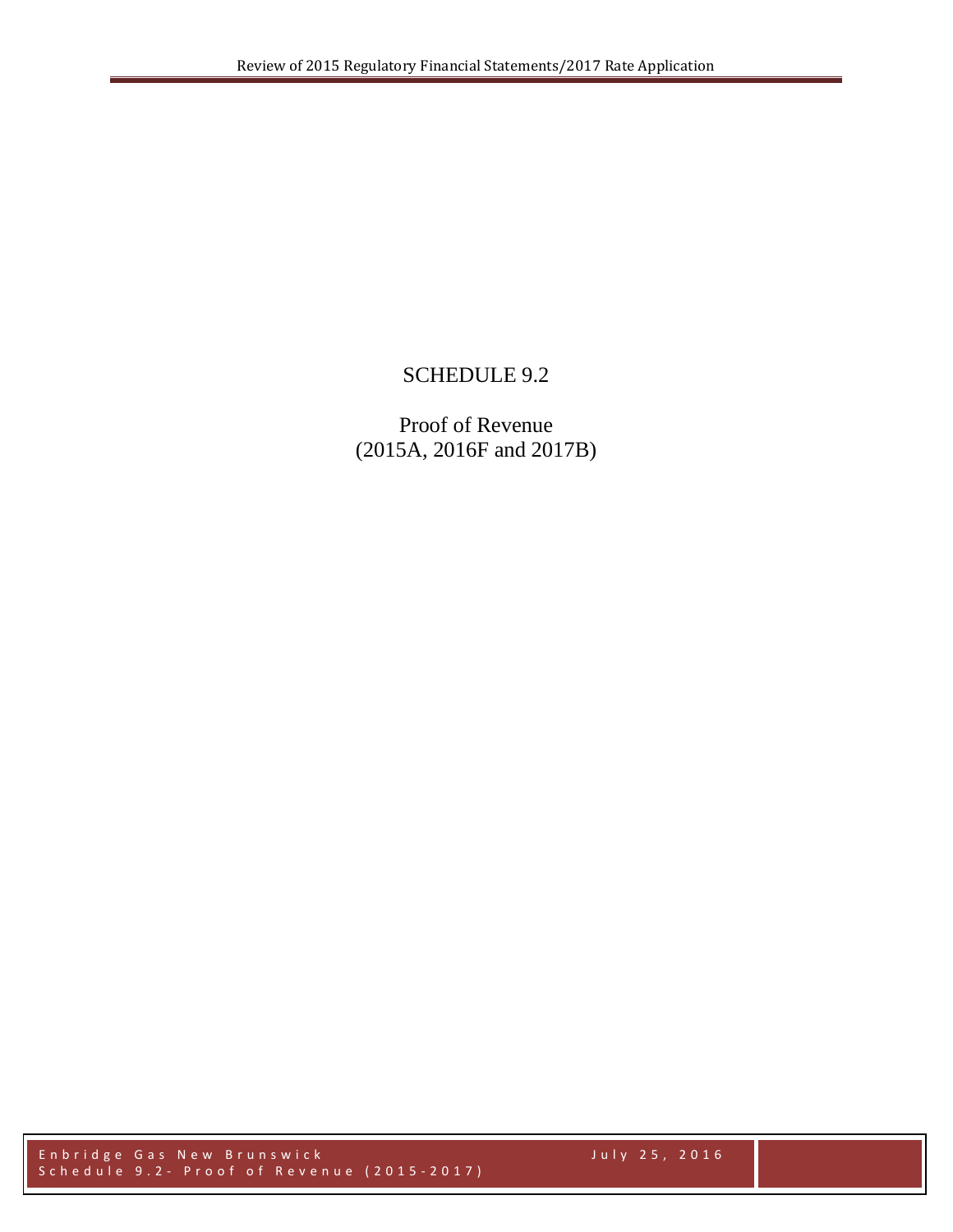|                                                                                                                                                                                                                                                                                                               |                                                                                           |                                                                                           |                                                                                           |                                                                                           |                                                                                           |                                                                                           | 2015 Revenue Reconcilation                                                                |                                                                                           |                                                                                           |                                                                                           |                                                                                                  |                                                                                                  |                                                                                   |
|---------------------------------------------------------------------------------------------------------------------------------------------------------------------------------------------------------------------------------------------------------------------------------------------------------------|-------------------------------------------------------------------------------------------|-------------------------------------------------------------------------------------------|-------------------------------------------------------------------------------------------|-------------------------------------------------------------------------------------------|-------------------------------------------------------------------------------------------|-------------------------------------------------------------------------------------------|-------------------------------------------------------------------------------------------|-------------------------------------------------------------------------------------------|-------------------------------------------------------------------------------------------|-------------------------------------------------------------------------------------------|--------------------------------------------------------------------------------------------------|--------------------------------------------------------------------------------------------------|-----------------------------------------------------------------------------------|
| <b>THROUGHPUT (GJs)</b><br><b>Small General</b><br>Mid General<br>Large General<br><b>Contract General</b><br><b>Industrial Contract General</b><br><b>OPS</b>                                                                                                                                                | Jan<br>103,045<br>210,718<br>228,856<br>113,173<br>280,387<br>29                          | Feb<br>126,842<br>230,192<br>229,908<br>122,189<br>268,129<br>37                          | Mar<br>97,875<br>186,794<br>201,428<br>104,519<br>231,024<br>44                           | Apr<br>61,342<br>114,610<br>136,349<br>69,216<br>171,047<br>68                            | May<br>30,022<br>56,053<br>88,298<br>48,650<br>103,957<br>2,644                           | Jun<br>18,367<br>35,230<br>72,570<br>30,005<br>85,011<br>4,169                            | Jul<br>13,341<br>29,446<br>59,733<br>23,645<br>82,952<br>13,128                           | Aug<br>12,753<br>25,306<br>58,862<br>22,448<br>74,798<br>7,624                            | Sep<br>14,890<br>28,449<br>64,802<br>24,918<br>72,828<br>9,100                            | Oct<br>35,620<br>62,621<br>114,267<br>48,983<br>122,196<br>8,264                          | <b>Nov</b><br>53,465<br>90,404<br>127,388<br>85,331<br>168,963<br>4,438                          | <b>Dec</b><br>60,576<br>116,609<br>146,483<br>96,512<br>189,250<br>739                           | 2015 Total<br>628,139<br>1,186,431<br>1,528,946<br>789,588<br>1,850,542<br>50,284 |
|                                                                                                                                                                                                                                                                                                               | 936,207                                                                                   | 977,297                                                                                   | 821,684                                                                                   | 552,633                                                                                   | 329,625                                                                                   | 245,352                                                                                   | 222,244                                                                                   | 201,791                                                                                   | 214,988                                                                                   | 391,951                                                                                   | 529,988                                                                                          | 610,169                                                                                          | 6,033,928                                                                         |
| <b>THROUGHPUT (Blocks)</b><br><b>Block 1</b>                                                                                                                                                                                                                                                                  | Jan                                                                                       | Feb                                                                                       | Mar                                                                                       | Apr                                                                                       | May                                                                                       | Jun                                                                                       | Jul                                                                                       | Aug                                                                                       | Sep                                                                                       | Oct                                                                                       | <b>Nov</b>                                                                                       | Dec                                                                                              | 2015 Total                                                                        |
| <b>Small General</b><br><b>Mid General</b><br>Large General<br><b>OPS</b>                                                                                                                                                                                                                                     | 103,045<br>166,482<br>104,124<br>29                                                       | 126,842<br>182,216<br>107,252<br>37                                                       | 97,875<br>158,004<br>100,048<br>44                                                        | 61,342<br>108,523<br>82,797<br>68                                                         | 30,022<br>54,076<br>49,522<br>2,644                                                       | 18,367<br>34,030<br>30,005<br>4,169                                                       | 13,341<br>26,928<br>23,237<br>13,128                                                      | 12,753<br>23,768<br>23,492<br>7,624                                                       | 14,890<br>27,419<br>27,081<br>9,100                                                       | 35,620<br>60,675<br>57,827<br>8,264                                                       | 53,465<br>86,231<br>75,911<br>4,438                                                              | 60,576<br>107,086<br>89,079<br>739                                                               | 628,139<br>1,035,438<br>770,373<br>50,284                                         |
| <b>Block 2</b><br><b>Small General</b><br>Mid General<br><b>OPS</b>                                                                                                                                                                                                                                           | 44,235                                                                                    | $\overline{\phantom{a}}$<br>47,975<br>$\blacksquare$                                      | 28,790                                                                                    | $\sim$<br>6,088<br>$\sim$                                                                 | 1,977                                                                                     | $\blacksquare$<br>1,200<br>$\overline{\phantom{a}}$                                       | $\sim$<br>2,518<br>$\sim$                                                                 | $\blacksquare$<br>1,538<br>$\sim$                                                         | $\blacksquare$<br>1,030                                                                   | $\blacksquare$<br>1,946<br>$\blacksquare$                                                 | $\blacksquare$<br>4,173<br>$\overline{\phantom{a}}$                                              | $\blacksquare$<br>9,523<br>$\overline{\phantom{a}}$                                              | 150,992<br>$\sim$                                                                 |
| <b>Summer Season</b><br>Large General<br><b>Contract General</b><br><b>Industrial Contract General</b>                                                                                                                                                                                                        |                                                                                           |                                                                                           |                                                                                           |                                                                                           | 38,777<br>48,650<br>103,957                                                               | 42,565<br>30,005<br>85,011                                                                | 36,496<br>23,645<br>82,952                                                                | 35,371<br>22,448<br>74,798                                                                |                                                                                           |                                                                                           |                                                                                                  |                                                                                                  | 153,209<br>124,748<br>346,717                                                     |
| <b>Winter Season</b><br>Large General<br><b>Contract General</b><br><b>Industrial Contract General</b>                                                                                                                                                                                                        | 124,732<br>113,173<br>280,387                                                             | 122,656<br>122,189<br>268,129                                                             | 101,380<br>104,519<br>231,024                                                             | 53,552<br>69,216<br>171,047                                                               |                                                                                           |                                                                                           |                                                                                           | $\overline{\phantom{a}}$<br>$\blacksquare$<br>$\overline{\phantom{a}}$                    | 37,722<br>24,918<br>72,828                                                                | 56,440<br>48,983<br>122,196                                                               | 51,477<br>85,331<br>168,963                                                                      | 57,404<br>96,512<br>189,250                                                                      | 605,363<br>664,841<br>1,503,824                                                   |
| <b>CONTRACT DEMAND GJ's</b><br><b>Contract General</b><br><b>Industrial Contract General</b>                                                                                                                                                                                                                  | Jan<br>4,499<br>11,803                                                                    | Feb<br>4,499<br>11,803                                                                    | Mar<br>4,499<br>11,803                                                                    | Apr<br>4,841<br>12,709                                                                    | May<br>4,849<br>12,709                                                                    | Jun<br>4,836<br>12,709                                                                    | Jul<br>4,836<br>12,709                                                                    | Aug<br>4,880<br>12,709                                                                    | Sep<br>4,880<br>12,709                                                                    | Oct<br>4,821<br>12,709                                                                    | <b>Nov</b><br>5,943<br>11,616                                                                    | <b>Dec</b><br>5,888<br>11,616                                                                    | 2015 Total<br>59,271<br>147,604                                                   |
| <b>CUMULATIVE CUSTOMERS</b><br><b>Small General</b><br>Mid General - Tier 1<br>Mid General - Tier 2<br>Large General - Tier 1<br>Large General - Tier 2<br><b>Contract General</b><br><b>Industrial Contract</b><br><b>OPS</b>                                                                                | Jan<br>8,289<br>2,021<br>1,352<br>339<br>97<br>87<br>10<br>14                             | Feb<br>8,304<br>2,003<br>1,352<br>337<br>97<br>87<br>10<br>14                             | Mar<br>8,302<br>1,993<br>1,352<br>337<br>97<br>87<br>10<br>14                             | Apr<br>8,265<br>1,979<br>1,352<br>339<br>97<br>87<br>10<br>15                             | May<br>8,259<br>1,964<br>1,352<br>336<br>97<br>87<br>10<br>17                             | Jun<br>8,246<br>1,932<br>1,352<br>336<br>97<br>87<br>10<br>18                             | Jul<br>8,218<br>1,900<br>1,352<br>335<br>97<br>87<br>10<br>18                             | Aug<br>8,232<br>1,848<br>1,352<br>335<br>97<br>88<br>10<br>18                             | Sep<br>8,235<br>1,819<br>1,352<br>335<br>97<br>88<br>10<br>18                             | Oct<br>8,264<br>1,826<br>1,352<br>338<br>97<br>87<br>10<br>16                             | <b>Nov</b><br>8,281<br>1,789<br>1,352<br>378<br>63<br>92<br>9<br>15                              | <b>Dec</b><br>8,288<br>1,765<br>1,352<br>360<br>75<br>91<br>15                                   | 2015<br>8,288<br>1,765<br>1,352<br>360<br>75<br>91<br>9<br>15                     |
|                                                                                                                                                                                                                                                                                                               | 12,209                                                                                    | 12,204                                                                                    | 12,192                                                                                    | 12,144                                                                                    | 12,122                                                                                    | 12,078                                                                                    | 12,017                                                                                    | 11,980                                                                                    | 11,954                                                                                    | 11,990                                                                                    | 11,979                                                                                           | 11,955                                                                                           | 11,955                                                                            |
| <b>CONTRACT DEMAND PER GJ / CUSTOMER CHARGE PER CUSTOMER</b><br><b>Small General</b><br>Mid General - Tier 1<br>Mid General - Tier 2<br>Large General - Tier 1<br>Large General - Tier 2<br><b>Contract General</b><br><b>Industrial Contract General</b><br><b>Industrial Contract General</b><br><b>OPS</b> | Jan<br>18.00<br>20.00<br>50.00<br>175.00<br>275.00<br>19.00<br>25.56<br>3,300.00<br>50.00 | Feb<br>18.00<br>20.00<br>50.00<br>175.00<br>275.00<br>19.00<br>25.56<br>3,300.00<br>50.00 | Mar<br>18.00<br>20.00<br>50.00<br>175.00<br>275.00<br>19.00<br>25.56<br>3,300.00<br>50.00 | Apr<br>18.00<br>20.00<br>50.00<br>175.00<br>275.00<br>19.00<br>25.56<br>3,300.00<br>50.00 | May<br>18.00<br>20.00<br>50.00<br>175.00<br>275.00<br>19.00<br>25.56<br>3,300.00<br>50.00 | Jun<br>18.00<br>20.00<br>50.00<br>175.00<br>275.00<br>19.00<br>25.56<br>3,300.00<br>50.00 | Jul<br>18.00<br>20.00<br>50.00<br>175.00<br>275.00<br>19.00<br>25.56<br>3,300.00<br>50.00 | Aug<br>18.00<br>20.00<br>50.00<br>175.00<br>275.00<br>19.00<br>25.56<br>3,300.00<br>50.00 | Sep<br>18.00<br>20.00<br>50.00<br>175.00<br>275.00<br>19.00<br>25.56<br>3,300.00<br>50.00 | Oct<br>18.00<br>20.00<br>50.00<br>175.00<br>275.00<br>19.00<br>25.56<br>3,300.00<br>50.00 | <b>Nov</b><br>18.00<br>20.00<br>50.00<br>175.00<br>275.00<br>19.00<br>25.56<br>3,300.00<br>50.00 | <b>Dec</b><br>18.00<br>20.00<br>50.00<br>175.00<br>275.00<br>19.00<br>25.56<br>3,300.00<br>50.00 | 2015                                                                              |
| <b>DISTRIBUTION RATES PER GJ</b>                                                                                                                                                                                                                                                                              | Jan                                                                                       | Feb                                                                                       | <b>Mar</b>                                                                                | Apr                                                                                       | <b>May</b>                                                                                | Jun                                                                                       | Jul                                                                                       | Aug                                                                                       | <b>Sep</b>                                                                                | Oct                                                                                       | <b>Nov</b>                                                                                       | <b>Dec</b>                                                                                       |                                                                                   |
| <b>Block 1</b><br><b>Small General</b><br>Mid General<br>Large General<br><b>OPS</b><br><b>Block 2</b><br><b>Small General</b>                                                                                                                                                                                | 4.8520<br>12.3762<br>10.4232<br>4.7913                                                    | 4.8520<br>12.3762<br>10.4232<br>4.7913                                                    | 4.8520<br>12.3762<br>10.4232<br>4.7913                                                    | 4.8520<br>12.3762<br>10.4232<br>4.7913                                                    | 4.8520<br>12.3762<br>10.4232<br>4.7913                                                    | 4.8520<br>12.3762<br>10.4232<br>4.7913                                                    | 4.8520<br>12.3762<br>10.4232<br>4.7913                                                    | 4.8520<br>12.3762<br>10.4232<br>4.7913                                                    | 4.8520<br>12.3762<br>10.4232<br>4.7913                                                    | 4.8520<br>12.3762<br>10.4232<br>4.7913                                                    | 4.8520<br>12.3762<br>10.4232<br>4.7913                                                           | 4.8520<br>12.3762<br>10.4232<br>4.7913<br>$\overline{\phantom{a}}$                               |                                                                                   |
| Mid General<br><b>OPS</b>                                                                                                                                                                                                                                                                                     | 10.8400                                                                                   | 10.8400                                                                                   | 10.8400                                                                                   | 10.8400                                                                                   | 10.8400                                                                                   | 10.8400                                                                                   | 10.8400                                                                                   | 10.8400                                                                                   | 10.8400                                                                                   | 10.8400                                                                                   | 10.8400                                                                                          | 10.8400                                                                                          |                                                                                   |
| <b>Summer Season</b><br>Large General<br><b>Contract General</b><br><b>Industrial Contract</b><br><b>Winter Season</b><br>Large General<br><b>Contract General</b><br><b>Industrial Contract</b>                                                                                                              | 2.5037<br>1.9066<br>0.9375<br>6.6526<br>6.0949<br>1.8107                                  | 2.5037<br>1.9066<br>0.9375<br>6.6526<br>6.0949<br>1.8107                                  | 2.5037<br>1.9066<br>0.9375<br>6.6526<br>6.0949<br>1.8107                                  | 2.5037<br>1.9066<br>0.9375<br>6.6526<br>6.0949<br>1.8107                                  | 2.5037<br>1.9066<br>0.9375<br>6.6526<br>6.0949<br>1.8107                                  | 2.5037<br>1.9066<br>0.9375<br>6.6526<br>6.0949<br>1.8107                                  | 2.5037<br>1.9066<br>0.9375<br>6.6526<br>6.0949<br>1.8107                                  | 2.5037<br>1.9066<br>0.9375<br>6.6526<br>6.0949<br>1.8107                                  | 2.5037<br>1.9066<br>0.9375<br>6.6526<br>6.0949<br>1.8107                                  | 2.5037<br>1.9066<br>0.9375<br>6.6526<br>6.0949<br>1.8107                                  | 2.5037<br>1.9066<br>0.9375<br>6.6526<br>6.0949<br>1.8107                                         | 2.5037<br>1.9066<br>0.9375<br>6.6526<br>6.0949<br>1.8107                                         |                                                                                   |
| <b>DISTRIBUTION REVENUE (\$,000)</b><br><b>Small General</b><br>Mid General<br>Large General<br><b>Contract General</b>                                                                                                                                                                                       | Jan<br>500<br>2,540<br>1,915<br>690                                                       | Feb<br>615<br>2,775<br>1,934<br>745                                                       | <b>Mar</b><br>475<br>2,268<br>1,717<br>637                                                | Apr<br>298<br>1,409<br>1,219<br>422                                                       | <b>May</b><br>146<br>691<br>613<br>93                                                     | Jun<br>89<br>434<br>419<br>57                                                             | Jul<br>65<br>361<br>334<br>45                                                             | Aug<br>62<br>311<br>333<br>43                                                             | <b>Sep</b><br>72<br>351<br>533<br>152                                                     | Oct<br>173<br>772<br>978<br>299                                                           | <b>Nov</b><br>259<br>1,112<br>1,134<br>520                                                       | <b>Dec</b><br>294<br>1,429<br>1,310<br>588                                                       | 2015<br>3,048<br>14,452<br>12,441<br>4,290                                        |
| <b>Industrial Contract General</b><br><b>OPS</b>                                                                                                                                                                                                                                                              | 508<br>$\Omega$                                                                           | 486<br>0                                                                                  | 418<br>0                                                                                  | 310<br>0                                                                                  | 97<br>13                                                                                  | 80<br>20                                                                                  | 78<br>63                                                                                  | 70<br>37                                                                                  | 132<br>44                                                                                 | 221<br>40                                                                                 | 306<br>21                                                                                        | 343<br>4                                                                                         | 3,048<br>241                                                                      |
| <b>CUSTOMER CHARGE REVENUE (\$,000)</b><br><b>Small General</b><br>Mid General - Tier 1<br>Mid General - Tier 2<br>Large General - Tier 1<br>Large General - Tier 2                                                                                                                                           | 6,153<br>Jan<br>149<br>40<br>68<br>59<br>27                                               | 6,555<br>Feb<br>149<br>40<br>68<br>59<br>27                                               | 5,515<br>Mar<br>149<br>40<br>68<br>59<br>27                                               | 3,658<br>Apr<br>149<br>40<br>68<br>59<br>27                                               | 1,653<br>May<br>149<br>39<br>68<br>59<br>27                                               | 1,099<br>Jun<br>148<br>39<br>68<br>59<br>27                                               | 945<br>Jul<br>148<br>38<br>68<br>59<br>27                                                 | 856<br>Aug<br>148<br>37<br>68<br>59<br>27                                                 | 1,283<br>Sep<br>148<br>36<br>68<br>59<br>27                                               | 2,482<br>Oct<br>149<br>37<br>68<br>59<br>27                                               | 3,353<br><b>Nov</b><br>149<br>36<br>68<br>66<br>17                                               | 3,967<br><b>Dec</b><br>149<br>35<br>68<br>63<br>21                                               | 37,519<br>2015<br>1,785<br>457<br>811<br>718<br>305                               |
| <b>Industrial Contract General</b><br><b>OPS</b>                                                                                                                                                                                                                                                              | 33<br>$\overline{377}$                                                                    | 33<br>376                                                                                 | 33<br>376                                                                                 | 33<br>376                                                                                 | 33<br>375                                                                                 | 33<br>374                                                                                 | 33<br>$\overline{373}$                                                                    | 33<br>372                                                                                 | 33<br>$\overline{\mathbf{1}}$<br>$\overline{371}$                                         | 33<br>372                                                                                 | 30<br>366                                                                                        | 30<br>366                                                                                        | 389<br>10<br>4,475                                                                |
| <b>CONTRACT DEMAND REVENUE (\$,000)</b><br><b>Contract General</b><br><b>Industrial Contract General</b>                                                                                                                                                                                                      | Jan<br>85<br>302<br>387                                                                   | Feb<br>85<br>302<br>387                                                                   | Mar<br>85<br>302<br>387                                                                   | Apr<br>92<br>325<br>417                                                                   | <b>May</b><br>92<br>325<br>417                                                            | Jun<br>92<br>325<br>417                                                                   | Jul<br>92<br>325<br>417                                                                   | Aug<br>93<br>325<br>418                                                                   | <b>Sep</b><br>93<br>325<br>418                                                            | Oct<br>92<br>325<br>416                                                                   | <b>Nov</b><br>113<br>297<br>410                                                                  | <b>Dec</b><br>112<br>297<br>409                                                                  | 2015<br>1,126<br>3,773<br>4,899                                                   |
| <b>TOTAL REVENUE (\$,000)</b><br><b>Small General</b><br>Mid General<br>Large General<br><b>Contract General</b><br><b>Industrial Contract General</b><br><b>OPS</b><br>MISC REVENUE                                                                                                                          | Jan<br>649<br>2,648<br>2,001<br>775<br>842<br>94<br>7,011                                 | Feb<br>765<br>2,883<br>2,020<br>830<br>820<br>- 1<br>$-76$<br>7,242                       | Mar<br>624<br>2,375<br>1,803<br>723<br>753<br>-1<br>$\overline{2}$<br>6,281               | Apr<br>446<br>1,516<br>1,305<br>514<br>668<br>-1<br>130<br>4,581                          | May<br>294<br>798<br>699<br>185<br>455<br>14<br>$-24$<br>2,420                            | Jun<br>238<br>540<br>505<br>149<br>438<br>21<br>$-42$<br>1,848                            | Jul<br>213<br>466<br>419<br>137<br>436<br>64<br>$-1$<br>1,733                             | Aug<br>210<br>415<br>419<br>136<br>428<br>37<br>1,646                                     | <b>Sep</b><br>220<br>454<br>619<br>245<br>490<br>45<br>$-14$<br>2,059                     | Oct<br>322<br>876<br>1,064<br>390<br>579<br>40<br>8<br>3,279                              | <b>Nov</b><br>408<br>1,216<br>1,217<br>633<br>633<br>22<br>$-34$<br>4,095                        | <b>Dec</b><br>443<br>1,531<br>1,394<br>700<br>669<br>62<br>4,804                                 | 2015<br>4,833<br>15,720<br>13,464<br>5,416<br>7,210<br>251<br>106<br>46,999       |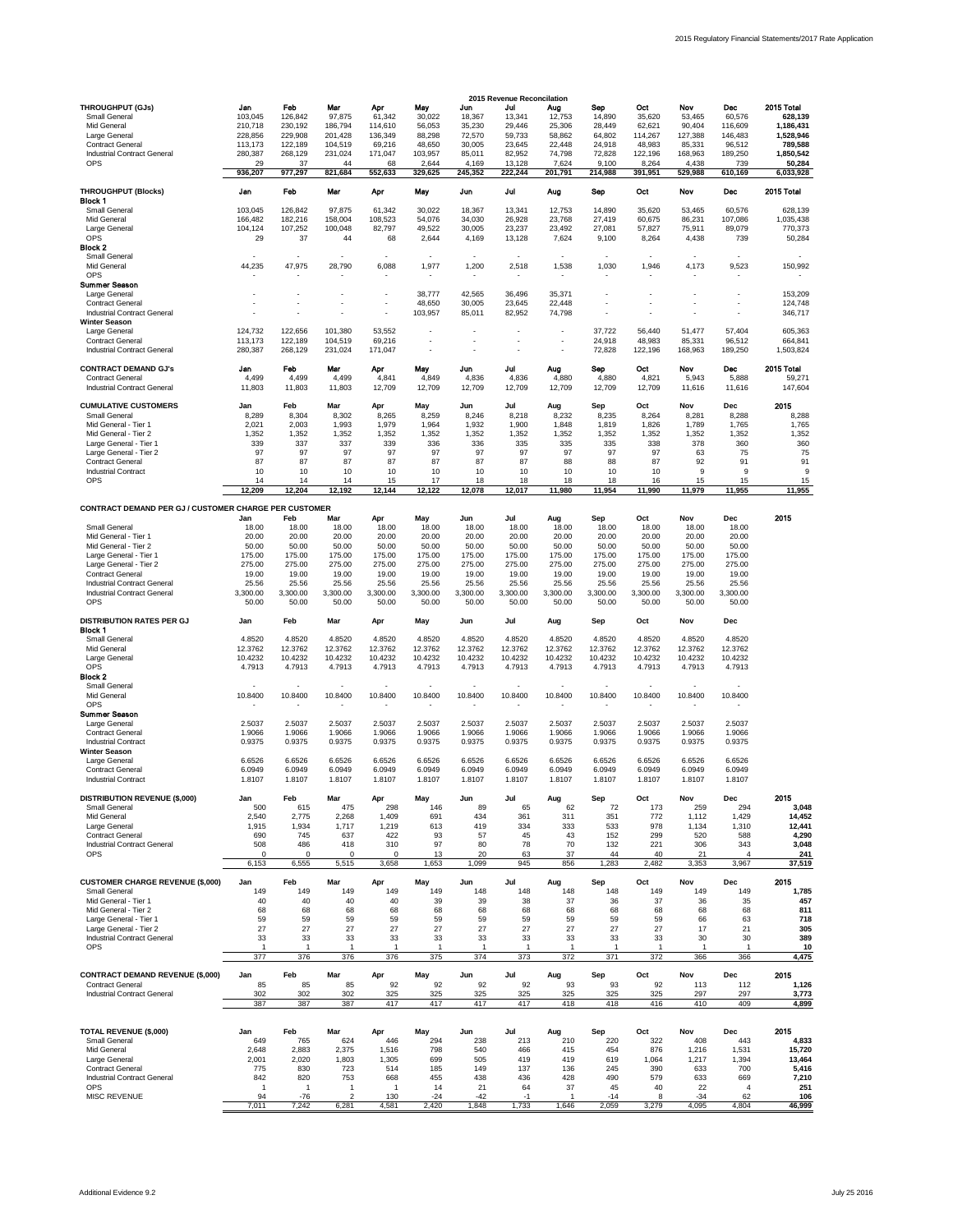Additional Evidence 9.2 July 25 2016



|                                                                                                                                                                                                                                                                                                           |                                                                                           |                                                                                                                            |                                                                                                            |                                                                                                                        |                                                                                                |                                                                                              | 2016 Revenue Reconciliation                                                                  |                                                                                              |                                                                                                     |                                                                                                |                                                                                                  |                                                                                                     |                                                                                                                  |
|-----------------------------------------------------------------------------------------------------------------------------------------------------------------------------------------------------------------------------------------------------------------------------------------------------------|-------------------------------------------------------------------------------------------|----------------------------------------------------------------------------------------------------------------------------|------------------------------------------------------------------------------------------------------------|------------------------------------------------------------------------------------------------------------------------|------------------------------------------------------------------------------------------------|----------------------------------------------------------------------------------------------|----------------------------------------------------------------------------------------------|----------------------------------------------------------------------------------------------|-----------------------------------------------------------------------------------------------------|------------------------------------------------------------------------------------------------|--------------------------------------------------------------------------------------------------|-----------------------------------------------------------------------------------------------------|------------------------------------------------------------------------------------------------------------------|
| <b>THROUGHPUT (GJs)</b><br><b>Small General</b><br>Mid General - Small<br>Mid General - Large<br>Large General - Small<br>Large General - Large<br><b>Contract General</b><br><b>Industrial Contract General</b><br><b>OPS</b>                                                                            | Jan<br>100,534<br>178,825<br>$\sim$<br>198,123<br>$\sim$<br>127,390<br>238,868<br>843,739 | Feb<br>85,673<br>144,104<br>$\blacksquare$<br>170,379<br>$\blacksquare$<br>111,588<br>213,623<br>$\overline{a}$<br>725,367 | Mar<br>84,334<br>142,502<br>$\sim$<br>170,207<br>$\sim$<br>107,333<br>208,064<br>$\blacksquare$<br>712,440 | Apr<br>58,953<br>95,883<br>$\overline{\phantom{a}}$<br>120,569<br>$\blacksquare$<br>81,703<br>169,265<br>10<br>526,384 | May<br>31,059<br>52,675<br>$\sim$<br>83,788<br>$\sim$<br>59,450<br>124,364<br>4,217<br>355,552 | Jun<br>12,943<br>6,831<br>18,065<br>16,746<br>34,308<br>35,881<br>87,588<br>4,240<br>216,602 | Jul<br>13,146<br>7,069<br>19,211<br>17,521<br>37,891<br>37,225<br>88,014<br>4,572<br>224,649 | Aug<br>12,389<br>6,755<br>17,448<br>16,636<br>34,086<br>36,475<br>98,143<br>4,670<br>226,602 | <b>Sep</b><br>12,123<br>6,540<br>16,761<br>16,333<br>33,273<br>35,688<br>83,577<br>4,066<br>208,360 | Oct<br>30,271<br>12,723<br>35,347<br>35,826<br>57,668<br>56,326<br>128,761<br>5,118<br>362,040 | Nov<br>56,307<br>27,977<br>63,300<br>58,107<br>70,741<br>75,214<br>196,768<br>276<br>548,691     | <b>Dec</b><br>83,033<br>42,225<br>91,435<br>83,398<br>91,629<br>99,675<br>224,997<br>285<br>716,677 | 2016 Total<br>580,763<br>724,109<br>261,567<br>987,635<br>359,596<br>863,948<br>1,862,031<br>27,455<br>5,667,104 |
| <b>THROUGHPUT (Blocks)</b><br><b>Block 1</b><br><b>Small General</b><br>Mid General - Small<br>Mid General - Large<br>Large General - Small<br>Large General - Large<br><b>OPS</b><br><b>Block 2</b>                                                                                                      | Jan<br>100,534<br>145,163<br>$\sim$<br>100,889<br>$\sim$                                  | Feb<br>85,673<br>126,230<br>$\overline{\phantom{a}}$<br>47,724<br>$\overline{\phantom{a}}$<br>$\blacksquare$               | Mar<br>84,334<br>124,628<br>$\sim$<br>68,828<br>$\sim$<br>$\blacksquare$                                   | Apr<br>58,953<br>78,382<br>$\sim$<br>67,017<br>$\sim$<br>10                                                            | May<br>31,059<br>47,175<br>$\blacksquare$<br>45,011<br>$\sim$<br>4,217                         | Jun<br>12,943<br>6,831<br>17,172<br>15,715<br>7,880<br>4,240                                 | Jul<br>13,146<br>7,069<br>18,031<br>16,236<br>7,862<br>4,572                                 | Aug<br>12,389<br>6,755<br>16,411<br>15,594<br>7,934<br>4,670                                 | <b>Sep</b><br>12,123<br>6,540<br>15,942<br>15,324<br>8,108<br>4,066                                 | Oct<br>30,271<br>12,723<br>33,849<br>33,855<br>17,039<br>5,118                                 | Nov<br>56,307<br>27,977<br>58,479<br>52,952<br>24,376<br>276                                     | Dec<br>83,033<br>42,162<br>75,643<br>63,825<br>25,000<br>285                                        | 2016 Total<br>580,763<br>631,635<br>235,527<br>542,970<br>98,198<br>27,455                                       |
| <b>Small General</b><br>Mid General - Small<br>Mid General - Large<br><b>OPS</b><br><b>Summer Season</b>                                                                                                                                                                                                  | 33,662                                                                                    | 17,874                                                                                                                     | 17,874                                                                                                     | 17,501                                                                                                                 | $\blacksquare$<br>5,499                                                                        | 892                                                                                          | 1,180                                                                                        | 1,037                                                                                        | $\blacksquare$<br>819                                                                               | 1,498                                                                                          | 4,822                                                                                            | 63<br>15,791                                                                                        | 92,474<br>26,040                                                                                                 |
| Large General - Small<br>Large General - Large<br><b>Contract General</b><br><b>Industrial Contract General</b><br><b>Winter Season</b><br>Large General - Small                                                                                                                                          | 97,234                                                                                    | 122,656                                                                                                                    | 101,380                                                                                                    | $\overline{\phantom{a}}$<br>$\blacksquare$<br>53,552                                                                   | 38,777<br>59,450<br>124,364                                                                    | 1,031<br>26,428<br>35,881<br>87,588                                                          | 1,285<br>30,029<br>37,225<br>88,014                                                          | 1,042<br>26,152<br>36,475<br>98,143                                                          | $\blacksquare$<br>$\blacksquare$<br>1,009                                                           | 1,972                                                                                          | 5,155                                                                                            | 19,573                                                                                              | 42,134<br>82,609<br>169,031<br>398,108<br>402,530                                                                |
| Large General - Large<br><b>Contract General</b><br><b>Industrial Contract General</b>                                                                                                                                                                                                                    | $\sim$<br>127,390<br>238,868                                                              | $\overline{\phantom{a}}$<br>111,588<br>213,623                                                                             | ٠.<br>107,333<br>208,064                                                                                   | $\sim$<br>81,703<br>169,265                                                                                            |                                                                                                |                                                                                              |                                                                                              | $\overline{\phantom{a}}$                                                                     | 25,167<br>35,688<br>83,577                                                                          | 40,659<br>56,326<br>128,761                                                                    | 46,366<br>75,214<br>196,768                                                                      | 66,629<br>99,675<br>224,997                                                                         | 178,820<br>694,917<br>1,463,923                                                                                  |
| <b>CONTRACT DEMAND GJ's</b><br><b>Contract General</b><br><b>Industrial Contract General</b>                                                                                                                                                                                                              | Jan<br>5,888<br>11,616                                                                    | Feb<br>5,888<br>11,616                                                                                                     | Mar<br>5,888<br>11,616                                                                                     | Apr<br>6,040<br>11,675                                                                                                 | May<br>6,040<br>11,675                                                                         | Jun<br>6,040<br>11,675                                                                       | Jul<br>6,040<br>11,675                                                                       | Aug<br>6,040<br>11,675                                                                       | <b>Sep</b><br>6,040<br>11,675                                                                       | Oct<br>6,040<br>11,675                                                                         | Nov<br>4,216<br>10,386                                                                           | <b>Dec</b><br>4,216<br>10,386                                                                       | 68,376<br>137,345                                                                                                |
| <b>NET CUSTOMER ADDITIONS</b><br><b>Small General</b><br>Mid General - Small<br>Mid General - Large<br>Large General - Small<br>Large General - Large<br><b>Contract General</b><br><b>Industrial Contract General</b>                                                                                    | Jan                                                                                       | Feb<br>(5)<br>(12)<br>(9)<br>(9)<br>6                                                                                      | Mar<br>(10)<br>(10)<br>(6)<br>(1)<br>$\overline{1}$                                                        | Apr<br>(22)<br>(3)<br>(3)                                                                                              | May<br>(16)<br>(9)<br>(6)<br>$\overline{2}$<br>(4)                                             | Jun<br>(7)<br>3<br>$\overline{2}$<br>4<br>(3)                                                | Jul<br>(9)<br>(2)<br>(8)<br>(1)                                                              | Aug<br>(9)<br>(3)<br>(12)<br>(2)                                                             | Sep<br>(9)<br>$\overline{4}$<br>(13)                                                                | Oct<br>(7)<br>3<br>(9)                                                                         | Nov<br>(8)<br>$\overline{2}$<br>(7)<br>(2)                                                       | <b>Dec</b><br>(7)<br>6<br>(7)<br>(1)                                                                | 2016<br>(109)<br>(21)<br>(78)<br>(10)                                                                            |
| <b>OPS</b>                                                                                                                                                                                                                                                                                                | $\blacksquare$<br>$\blacksquare$                                                          | $\blacksquare$<br>(29)                                                                                                     | ۰.<br>(26)                                                                                                 | $\overline{\phantom{a}}$<br>(28)                                                                                       | $\overline{c}$<br>(31)                                                                         | (2)<br>$\overline{(3)}$                                                                      | $\sim$<br>(20)                                                                               | $\overline{\phantom{a}}$<br>(26)                                                             | $\overline{\phantom{a}}$<br>(18)                                                                    | $\blacksquare$<br>(13)                                                                         | $\blacksquare$<br>(15)                                                                           | $\sim$<br>(9)                                                                                       | $\sim$<br>(218)                                                                                                  |
| <b>CUMULATIVE CUSTOMERS</b><br><b>Small General</b><br>Mid General - Small<br>Mid General - Large<br>Large General - Small<br>Large General - Large<br><b>Contract General</b><br><b>Industrial Contract</b>                                                                                              | Jan<br>8,286<br>1,810<br>1,268<br>342<br>90<br>91<br>9                                    | Feb<br>8,281<br>1,798<br>1,259<br>333<br>96<br>91<br>9                                                                     | Mar<br>8,271<br>1,788<br>1,253<br>332<br>97<br>91<br>9                                                     | Apr<br>8,249<br>1,785<br>1,250<br>332<br>97<br>91<br>9                                                                 | May<br>8,233<br>1,776<br>1,244<br>334<br>93<br>91<br>9                                         | Jun<br>8,226<br>1,779<br>1,246<br>338<br>90<br>91<br>9                                       | Jul<br>8,217<br>1,777<br>1,238<br>337<br>90<br>91<br>9                                       | Aug<br>8,208<br>1,774<br>1,226<br>335<br>90<br>91<br>$\boldsymbol{9}$                        | <b>Sep</b><br>8,199<br>1,778<br>1,213<br>335<br>90<br>91<br>9                                       | Oct<br>8,192<br>1,781<br>1,204<br>335<br>90<br>91<br>9                                         | <b>Nov</b><br>8,187<br>2,042<br>983<br>285<br>104<br>76<br>9                                     | <b>Dec</b><br>8,180<br>2,048<br>976<br>284<br>104<br>76<br>9                                        | 2016<br>8,180<br>2,048<br>976<br>284<br>104<br>76<br>9                                                           |
| <b>OPS</b>                                                                                                                                                                                                                                                                                                | 15<br>11,911                                                                              | 15<br>11,882                                                                                                               | 15<br>11,856                                                                                               | 15<br>11,828                                                                                                           | 17<br>11,797                                                                                   | 15<br>11,794                                                                                 | 15<br>11,774                                                                                 | 15<br>11,748                                                                                 | 15<br>11,730                                                                                        | 15<br>11,717                                                                                   | 16<br>11,702                                                                                     | 16<br>11,693                                                                                        | 16<br>11,693                                                                                                     |
| <b>CONTRACT DEMAND PER GJ / CUSTOMER CHARGE PER CUSTOMER</b><br><b>Small General</b><br>Mid General - Small<br>Mid General - Large<br>Large General - Small<br>Large General - Large<br><b>Contract General</b><br><b>Industrial Contract General</b><br><b>Industrial Contract General</b><br><b>OPS</b> | Jan<br>18.00<br>20.00<br>50.00<br>175.00<br>275.00<br>19.00<br>25.56<br>3,300.00<br>50.00 | Feb<br>18.00<br>20.00<br>50.00<br>175.00<br>275.00<br>19.00<br>25.56<br>3,300.00<br>50.00                                  | Mar<br>18.00<br>20.00<br>50.00<br>175.00<br>275.00<br>19.00<br>25.56<br>3,300.00<br>50.00                  | Apr<br>18.00<br>20.00<br>50.00<br>175.00<br>275.00<br>19.00<br>25.56<br>3,300.00<br>50.00                              | May<br>18.00<br>20.00<br>50.00<br>275.00<br>375.00<br>19.00<br>25.56<br>3,300.00<br>50.00      | Jun<br>18.00<br>20.00<br>50.00<br>275.00<br>375.00<br>19.00<br>25.56<br>3,300.00<br>50.00    | Jul<br>18.00<br>20.00<br>50.00<br>275.00<br>375.00<br>19.00<br>25.56<br>3,300.00<br>50.00    | Aug<br>18.00<br>20.00<br>50.00<br>275.00<br>375.00<br>19.00<br>25.56<br>3,300.00<br>50.00    | <b>Sep</b><br>18.00<br>20.00<br>50.00<br>275.00<br>375.00<br>19.00<br>25.56<br>3,300.00<br>50.00    | Oct<br>18.00<br>20.00<br>50.00<br>275.00<br>375.00<br>19.00<br>25.56<br>3,300.00<br>50.00      | <b>Nov</b><br>18.00<br>20.00<br>50.00<br>275.00<br>375.00<br>19.00<br>25.56<br>3,300.00<br>50.00 | <b>Dec</b><br>18.00<br>20.00<br>50.00<br>275.00<br>375.00<br>19.00<br>25.56<br>3,300.00<br>50.00    | 2016                                                                                                             |
| <b>DISTRIBUTION RATES PER GJ</b><br><b>Block 1</b><br><b>Small General</b><br>Mid General<br>Large General<br><b>OPS</b><br><b>Block 2</b><br><b>Small General</b><br>Mid General                                                                                                                         | Jan<br>4.8520<br>12.3762<br>10.4232<br>4.7913<br>4.8520<br>10.8400                        | Feb<br>4.8520<br>12.3762<br>10.4232<br>4.7913<br>4.8520<br>10.8400                                                         | Mar<br>4.8520<br>12.3762<br>10.4232<br>4.7913<br>4.8520<br>10.8400                                         | Apr<br>4.8520<br>12.3762<br>10.4232<br>4.7913<br>4.8520<br>10.8400                                                     | May<br>7.2410<br>10.3829<br>9.5655<br>6.0207<br>7.2410<br>8.0820                               | Jun<br>7.2410<br>10.3829<br>9.5655<br>6.0207<br>7.2410<br>8.0820                             | Jul<br>7.2410<br>10.3829<br>9.5655<br>6.0207<br>7.2410<br>8.0820                             | Aug<br>7.2410<br>10.3829<br>9.5655<br>6.0207<br>7.2410<br>8.0820                             | Sep<br>7.2410<br>10.3829<br>9.5655<br>6.0207<br>7.2410<br>8.0820                                    | Oct<br>7.2410<br>10.3829<br>9.5655<br>6.0207<br>7.2410<br>8.0820                               | <b>Nov</b><br>7.2410<br>10.3829<br>9.5655<br>6.0207<br>7.2410<br>8.0820                          | <b>Dec</b><br>7.2410<br>10.3829<br>9.5655<br>6.0207<br>7.2410<br>8.0820                             |                                                                                                                  |
| <b>OPS</b><br><b>Summer Season</b><br>Large General<br><b>Contract General</b><br><b>Industrial Contract</b><br><b>Winter Season</b><br>Large General<br><b>Contract General</b>                                                                                                                          | 2.5037<br>1.9066<br>0.9375<br>6.6526<br>6.0949                                            | 2.5037<br>1.9066<br>0.9375<br>6.6526<br>6.0949                                                                             | 2.5037<br>1.9066<br>0.9375<br>6.6526<br>6.0949                                                             | 2.5037<br>1.9066<br>0.9375<br>6.6526<br>6.0949                                                                         | 2.5037<br>1.9066<br>0.9375<br>6.6526<br>6.0843                                                 | 2.5037<br>1.9066<br>0.9375<br>6.6526<br>6.0843                                               | 2.5037<br>1.9066<br>0.9375<br>6.6526<br>6.0843                                               | 2.5037<br>1.9066<br>0.9375<br>6.6526<br>6.0843                                               | 2.5037<br>1.9066<br>0.9375<br>6.6526<br>6.0843                                                      | 2.5037<br>1.9066<br>0.9375<br>6.6526<br>6.0843                                                 | 2.5037<br>1.9066<br>0.9375<br>6.6526<br>6.0843                                                   | 2.5037<br>1.9066<br>0.9375<br>6.6526<br>6.0843                                                      |                                                                                                                  |
| <b>Industrial Contract</b><br><b>DISTRIBUTION REVENUE (\$,000)</b><br><b>Small General</b><br>Mid General - Small<br>Mid General - Large<br>Large General - Small                                                                                                                                         | 1.8107<br>Jan<br>488<br>2,161<br>1,698                                                    | 1.8107<br>Feb<br>416<br>1,756<br>1,313                                                                                     | 1.8107<br>Mar<br>409<br>1,736<br>1,392                                                                     | 1.8107<br>Apr<br>286<br>1,160<br>1,055                                                                                 | 1.7473<br><b>May</b><br>225<br>534<br>528                                                      | 1.7473<br>Jun<br>94<br>71<br>186<br>153                                                      | 1.7473<br>Jul<br>95<br>73<br>197<br>159                                                      | 1.7473<br>Aug<br>90<br>70<br>179<br>152                                                      | 1.7473<br><b>Sep</b><br>88<br>68<br>172<br>153                                                      | 1.7473<br>Oct<br>219<br>132<br>364<br>337                                                      | 1.7473<br><b>Nov</b><br>408<br>290<br>646<br>541                                                 | 1.7473<br><b>Dec</b><br>601<br>438<br>913<br>741                                                    | 2016<br>3,418<br>8,491<br>2,656<br>8,221                                                                         |
| Large General - Large<br><b>Contract General</b><br><b>Industrial Contract General</b><br><b>OPS</b>                                                                                                                                                                                                      | $\overline{\phantom{a}}$<br>776<br>433<br>5,557                                           | $\overline{\phantom{a}}$<br>680<br>387<br>4,552                                                                            | $\sim$<br>654<br>377<br>4,568                                                                              | $\overline{\phantom{a}}$<br>498<br>306<br>$\mathbf 0$<br>3,305                                                         | $\overline{\phantom{a}}$<br>113<br>117<br>25<br>1,542                                          | 142<br>68<br>82<br>26<br>821                                                                 | 150<br>71<br>83<br>28<br>855                                                                 | 141<br>70<br>92<br>28<br>821                                                                 | 245<br>217<br>146<br>24<br>1,114                                                                    | 433<br>343<br>225<br>31<br>2,084                                                               | 542<br>458<br>344<br>$\overline{2}$<br>3,230                                                     | 682<br>606<br>393<br>$\overline{2}$<br>4,377                                                        | 2,336<br>4,555<br>2,984<br>165<br>32,826                                                                         |
| <b>CUSTOMER CHARGE REVENUE (\$,000)</b><br><b>Small General</b><br>Mid General - Small<br>Mid General - Large<br>Large General - Small<br>Large General - Large<br><b>Contract General</b><br><b>Industrial Contract General</b><br><b>OPS</b>                                                            | Jan<br>149<br>36<br>63<br>60<br>25<br>30<br>364                                           | Feb<br>149<br>36<br>63<br>58<br>26<br>30<br>-1<br>363                                                                      | Mar<br>149<br>36<br>63<br>58<br>27<br>30<br>363                                                            | Apr<br>148<br>36<br>63<br>58<br>27<br>30<br>362                                                                        | May<br>148<br>36<br>62<br>92<br>35<br>30<br>$\overline{\mathbf{1}}$<br>403                     | Jun<br>148<br>36<br>62<br>93<br>34<br>30<br>403                                              | Jul<br>148<br>36<br>62<br>93<br>34<br>30<br>402                                              | Aug<br>148<br>35<br>61<br>92<br>34<br>30<br>$\overline{1}$<br>401                            | Sep<br>148<br>36<br>61<br>92<br>34<br>30<br>400                                                     | Oct<br>147<br>36<br>60<br>92<br>34<br>30<br>$\overline{\mathbf{1}}$<br>400                     | Nov<br>147<br>41<br>49<br>78<br>39<br>30<br>385                                                  | <b>Dec</b><br>147<br>41<br>49<br>78<br>39<br>30<br>385                                              | 2016<br>1,777<br>439<br>718<br>945<br>386<br>356<br>9<br>4,630                                                   |
| <b>CONTRACT DEMAND REVENUE (\$,000)</b><br><b>Contract General</b><br><b>Industrial Contract General</b>                                                                                                                                                                                                  | Jan<br>112<br>297<br>409                                                                  | Feb<br>112<br>297<br>409                                                                                                   | Mar<br>112<br>297<br>409                                                                                   | Apr<br>115<br>298<br>413                                                                                               | May<br>115<br>298<br>413                                                                       | Jun<br>115<br>298<br>413                                                                     | Jul<br>115<br>298<br>413                                                                     | Aug<br>115<br>298<br>413                                                                     | <b>Sep</b><br>115<br>298<br>413                                                                     | Oct<br>115<br>298<br>413                                                                       | <b>Nov</b><br>80<br>265<br>346                                                                   | <b>Dec</b><br>80<br>265<br>346                                                                      | 2016<br>1,299<br>3,511<br>4,810                                                                                  |
| <b>TOTAL REVENUE (\$,000)</b><br>Small General<br>Mid General - Small<br>Mid General - Large<br>Large General - Small<br>Large General - Large<br><b>Contract General</b><br><b>Industrial Contract General</b><br><b>OPS</b><br><b>MISC REVENUE</b>                                                      | Jan<br>637<br>2,198<br>63<br>1,758<br>25<br>888<br>759<br>-1<br>(3)                       | Feb<br>565<br>1,792<br>63<br>1,372<br>26<br>792<br>713<br>153                                                              | Mar<br>558<br>1,772<br>63<br>1,450<br>27<br>766<br>703<br>120                                              | Apr<br>435<br>1,195<br>63<br>1,113<br>27<br>613<br>635<br>67                                                           | May<br>373<br>570<br>62<br>619<br>35<br>228<br>445<br>26<br>35                                 | Jun<br>242<br>107<br>248<br>246<br>175<br>183<br>410<br>26                                   | Jul<br>243<br>109<br>259<br>251<br>184<br>186<br>411<br>28                                   | Aug<br>237<br>106<br>240<br>244<br>175<br>184<br>420<br>29<br>$\overline{\phantom{a}}$       | <b>Sep</b><br>235<br>103<br>233<br>245<br>279<br>332<br>474<br>25                                   | Oct<br>367<br>168<br>424<br>429<br>467<br>457<br>553<br>32                                     | <b>Nov</b><br>555<br>331<br>695<br>619<br>581<br>538<br>639<br>$\overline{2}$                    | <b>Dec</b><br>748<br>479<br>962<br>819<br>721<br>687<br>688<br>3                                    | 2016<br>5,195<br>8,930<br>3,374<br>9,166<br>2,722<br>5,854<br>6,851<br>174<br>372                                |
|                                                                                                                                                                                                                                                                                                           | 6,326                                                                                     | 5,477                                                                                                                      | 5,460                                                                                                      | 4,147                                                                                                                  | 2,394                                                                                          | 1,637                                                                                        | 1,671                                                                                        | 1,635                                                                                        | 1,927                                                                                               | 2,897                                                                                          | 3,961                                                                                            | 5,107                                                                                               | 42,638                                                                                                           |

| ----- | ------- | --------- | ------ | . | . | . | . | . | - - - - | ----- | ------ | -------- |
|-------|---------|-----------|--------|---|---|---|---|---|---------|-------|--------|----------|
|       |         |           |        |   |   |   |   |   |         |       |        |          |